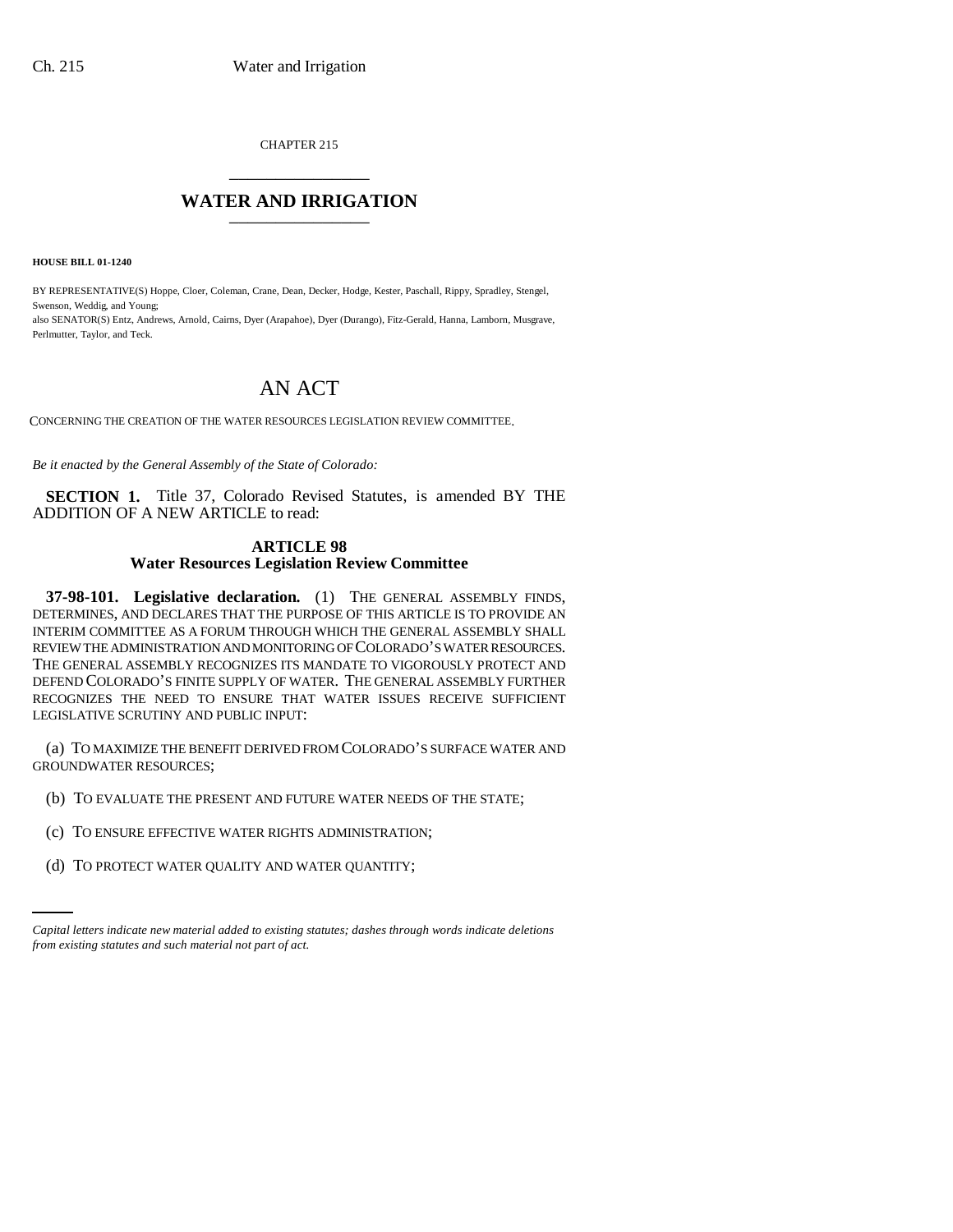(e) TO ENSURE THAT COLORADO'S INTERSTATE WATER COMPACT AGREEMENTS ARE MET AND, IN RELATION THERETO, THAT COLORADO'S WATER RESOURCES ARE PROTECTED AGAINST UNWARRANTED CLAIMS; AND

(f) TO CONTINUE THE STUDIES OF THE SPECIAL WATER COMMITTEE PURSUANT TO SENATE BILL 96-074.

**37-98-102. Water resources legislation review committee - creation.** (1) FOR THE PURPOSES OF CONTRIBUTING TO AND MONITORING THE CONSERVATION, USE, DEVELOPMENT, AND FINANCING OF THE WATER RESOURCES OF COLORADO FOR THE GENERAL WELFARE OF ITS INHABITANTS AND TO REVIEW AND PROPOSE WATER RESOURCES LEGISLATION, THERE IS HEREBY CREATED THE WATER RESOURCES LEGISLATION REVIEW COMMITTEE, REFERRED TO IN THIS ARTICLE AS THE COMMITTEE. THE COMMITTEE SHALL MEET AT THE CALL OF THE CHAIR DURING THE INTERIM AT LEAST ONCE AND AS OFTEN AS DEEMED NECESSARY TO REVIEW AND TO PROPOSE WATER RESOURCES LEGISLATION AND MATTERS RELATING THERETO. IN CONNECTION WITH SUCH REVIEW, THE COMMITTEE SHALL CONSULT WITH EXPERTS IN THE FIELD OF WATER CONSERVATION, QUALITY, USE, FINANCE, AND DEVELOPMENT. THE DEPARTMENT OF NATURAL RESOURCES, THE STATE ENGINEER, AND THE ATTORNEY GENERAL, TOGETHER WITH THE MEMBERS AND STAFF OF THE COLORADO WATER CONSERVATION BOARD, THE COLORADO WATER RESOURCES AND POWER DEVELOPMENT AUTHORITY, THE COLORADO WATER QUALITY CONTROL COMMISSION, THE DEPARTMENT OF PUBLIC HEALTH AND ENVIRONMENT, THE DEPARTMENT OF AGRICULTURE, AND THE GREAT OUTDOORS COLORADO PROGRAM, SHALL COOPERATE WITH THE COMMITTEE AND WITH ANY PERSONS ASSISTING THE COMMITTEE IN PURSUING ITS RESPONSIBILITIES PURSUANT TO THIS SECTION. FURTHER, THE COMMITTEE MAY UTILIZE THE LEGISLATIVE COUNCIL STAFF TO ASSIST ITS MEMBERS IN RESEARCHING ANY MATTERS.

(2) (a) THE COMMITTEE SHALL CONSIST OF TEN MEMBERS OF THE GENERAL ASSEMBLY TO BE SELECTED AS FOLLOWS:

(I) FIVE MEMBERS OF THE COMMITTEE SHALL BE FROM THE SENATE, THREE APPOINTED BY THE PRESIDENT OF THE SENATE AND TWO APPOINTED BY THE MINORITY PARTY LEADER; AND

(II) FIVE MEMBERS OF THE COMMITTEE SHALL BE FROM THE HOUSE OF REPRESENTATIVES, APPOINTED BY THE SPEAKER OF THE HOUSE OF REPRESENTATIVES AFTER CONSULTATION WITH THE MINORITY LEADER OF THE HOUSE OF REPRESENTATIVES.

(b) AT LEAST FOUR MEMBERS OF THE COMMITTEE SHALL RESIDE IN THAT PORTION OF THE STATE WHICH IS WEST OF THE CONTINENTAL DIVIDE.

(c) TO THE EXTENT POSSIBLE, THE MEMBERS SHALL BE SELECTED SO AS TO ACHIEVE REPRESENTATION FROM EACH WATER DIVISION AS DEFINED IN SECTION 37-92-201.

(3) THE PRESIDENT OF THE SENATE AND THE SPEAKER OF THE HOUSE OF REPRESENTATIVES SHALL COORDINATE THEIR APPOINTMENTS TO THE EXTENT PRACTICABLE.